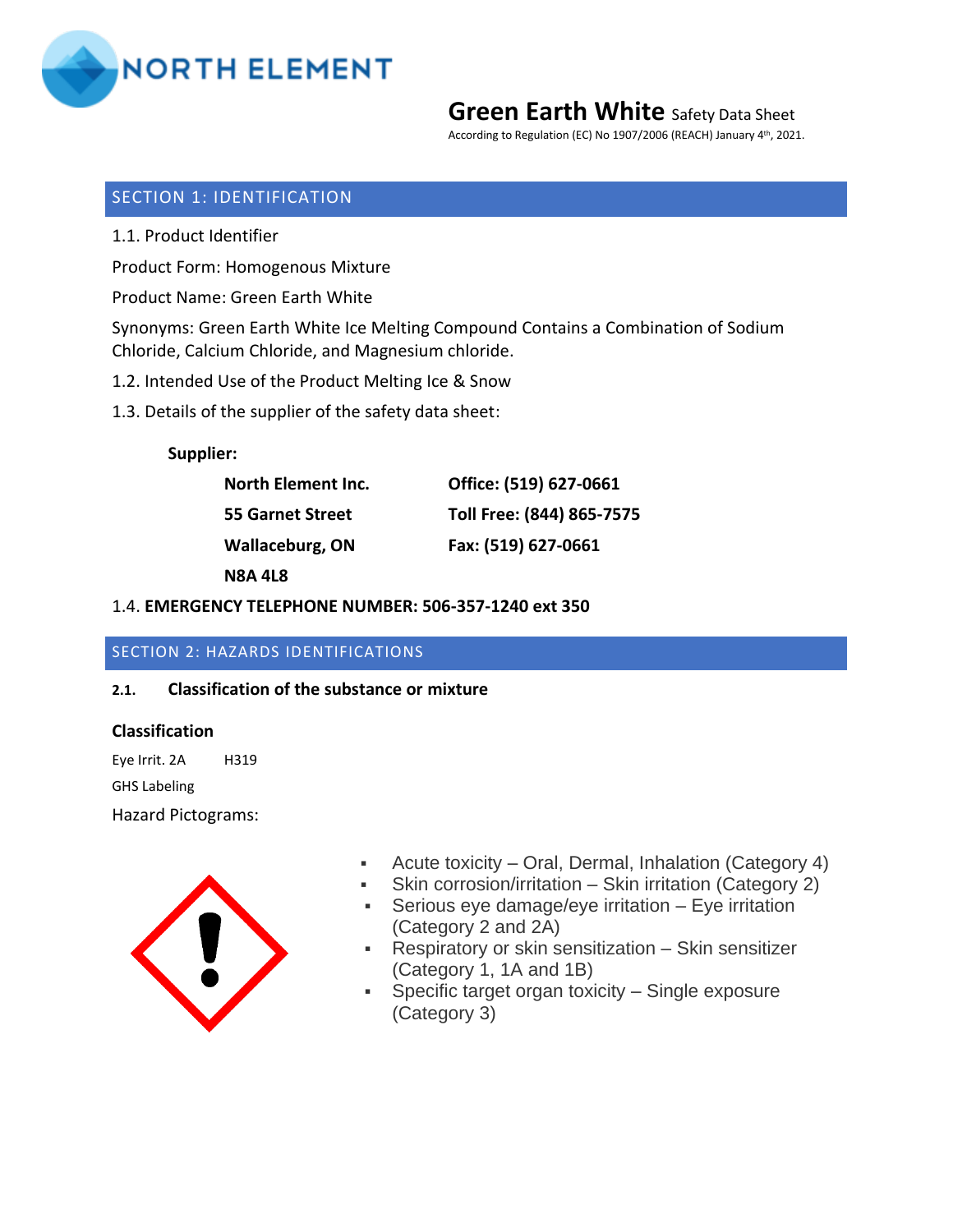

According to Regulation (EC) No 1907/2006 (REACH) January 4<sup>th</sup>, 2021.

**2.3. Other Hazards Other Hazards:** Exposure may aggravate those with pre-existing eye, skin, or respiratory conditions. When heated to decomposition, emits irritating fumes. Corrosive to metals upon prolonged contact. Contact with water causes an exothermic heat reaction, which may cause significant temperature rise.

## SECTION 3: COMPOSITION/INFORMATION ON INGREDIENTS

#### **3.1. Substance**

Not applicable

## **3.2. Mixture**

| <b>Name</b>        | <b>Product Identifier</b> | ℅              | <b>Classification</b> |
|--------------------|---------------------------|----------------|-----------------------|
|                    |                           |                |                       |
| Sodium chloride    | (CAS No) 7647-14-5        | $90.0 - 97.0%$ | Not classified        |
|                    |                           |                |                       |
|                    |                           |                |                       |
| Organic Accelerant |                           |                | Not classified        |
|                    |                           | $1.5 - 3.0 %$  |                       |

# SECTION 4 : FIRST AID MEASURES

## **4.1. Description of First Aid Measures**

**First-aid Measures General**: If you feel unwell, seek medical advice.

**First-aid Measures After Inhalation**: Remove to fresh air if effects occur. Obtain medical attention if breathing difficulty persists.

**First-aid Measures After Skin Contact**: Remove contaminated clothing. Wash off in flowing water or shower. Seek medical attention if irritation persists. Wash contaminated clothing before reuse.

**First-aid Measures After Eye Contact**: Rinse continuously with water for several minutes. Seek medical attention if irritation develops or persists.

**First-aid Measures After Ingestion**: If swallowed and the person is conscious, immediately give substantial amounts of water. Get medical attention immediately.

# **4.2. Most important symptoms and effects, both acute and delayed Symptoms/Injuries:**  Causes eye irritation.

**Symptoms After Inhalation:** May cause respiratory irritation.

**Symptoms After Skin Contact:** Skin contact with substantial amounts of dust may cause mechanical irritation.

**Symptoms After Eye Contact:** Causes eye irritation.

**Symptoms After Ingestion:** Ingestion is likely to be harmful or have adverse effects.

# SECTION 5: FIRE-FIGHTING MEASURES

**5.1. Extinguishing Media Suitable**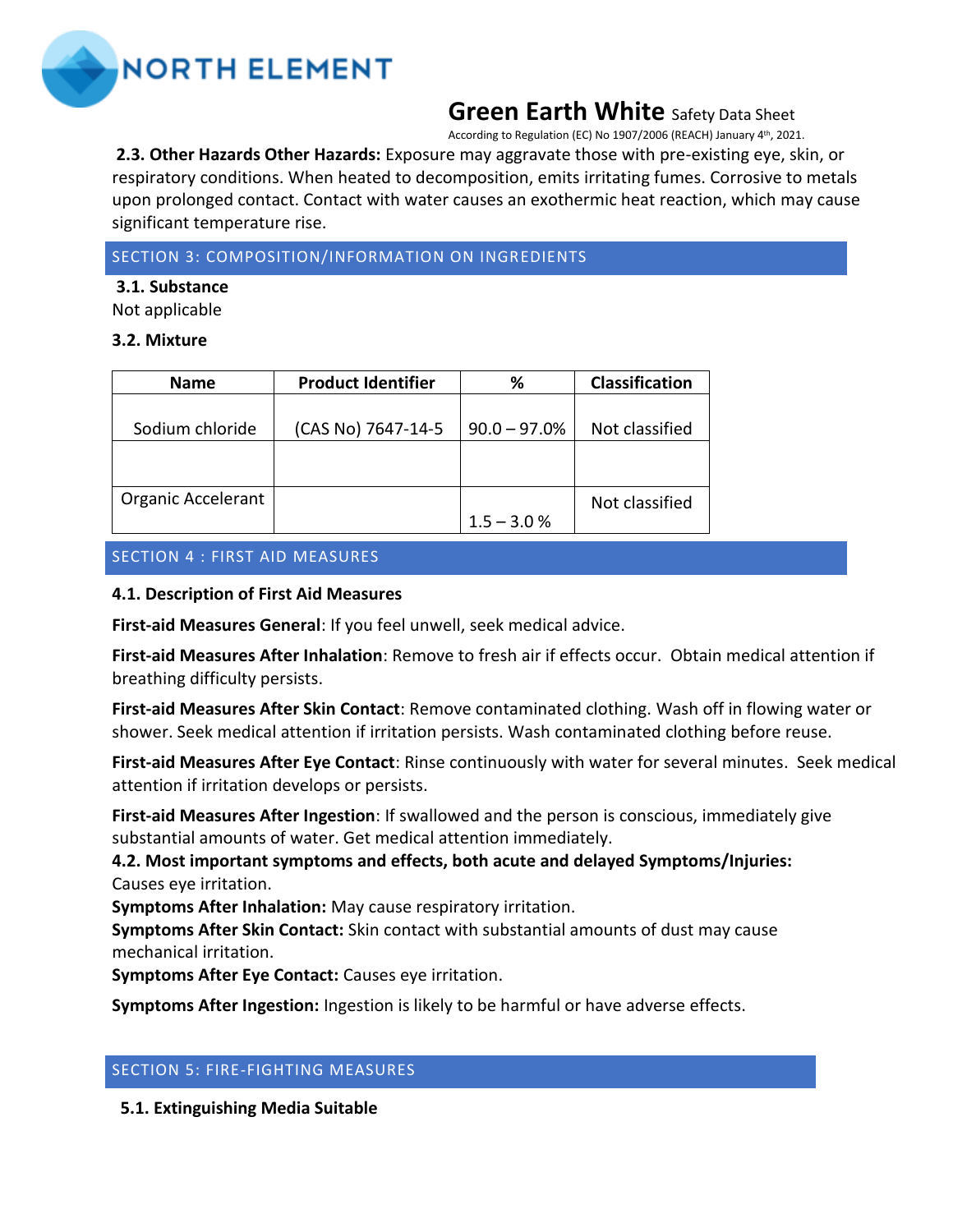

According to Regulation (EC) No 1907/2006 (REACH) January 4<sup>th</sup>, 2021.

# **Extinguishing Media:** Use extinguishing media appropriate for surrounding fire.

**Unsuitable Extinguishing Media:** Do not use a heavy water stream. Use of heavy stream of water may spread fire.

# **5.2. Special Hazards Arising from the Substance or Mixture**

**Fire Hazard:** Not considered flammable but may burn at elevated temperatures.

**Explosion Hazard:** Product is not explosive.

**Reactivity:** When heated to decomposition, emits irritating fumes.

# **5.3. Advice for Firefighters**

**Precautionary Measures Fire:** Exercise caution when fighting any chemical fire.

**Firefighting Instructions:** Use water spray or fog for cooling exposed containers.

**Protection During Firefighting:** Do not enter fire area without proper protective equipment, including respiratory protection.

section 6: accidental release measures

# **6.1. Personal Precautions, Protective Equipment and Emergency Procedures**

**General Measures:** Avoid breathing (dust, fumes). Avoid all contact with skin, eyes, or clothing.

# **6.1.1. For Non-Emergency Personnel**

**Protective Equipment:** Use appropriate personal protection equipment (PPE).

**Emergency Procedures:** Evacuate unnecessary personnel.

## **6.1.2. For Emergency Responders**

**Protective Equipment:** Equip cleanup crew with proper protection.

**Emergency Procedures:** Ventilate area.

## **6.2. Environmental Precautions**

Prevent entry to sewers and public waters. Avoid release to the environment.

# **6.3. Methods and Material for Containment and Cleaning Up**

**For Containment:** Contain and collect as any solid.

**Methods for Cleaning Up:** Clear up spills immediately and dispose of waste safely. Recover the product by vacuuming, shoveling or sweeping. Contact competent authorities after a spill.

# SECTION 7: HANDLING AND STORAGE

**7.1. Precautions for Safe Handling**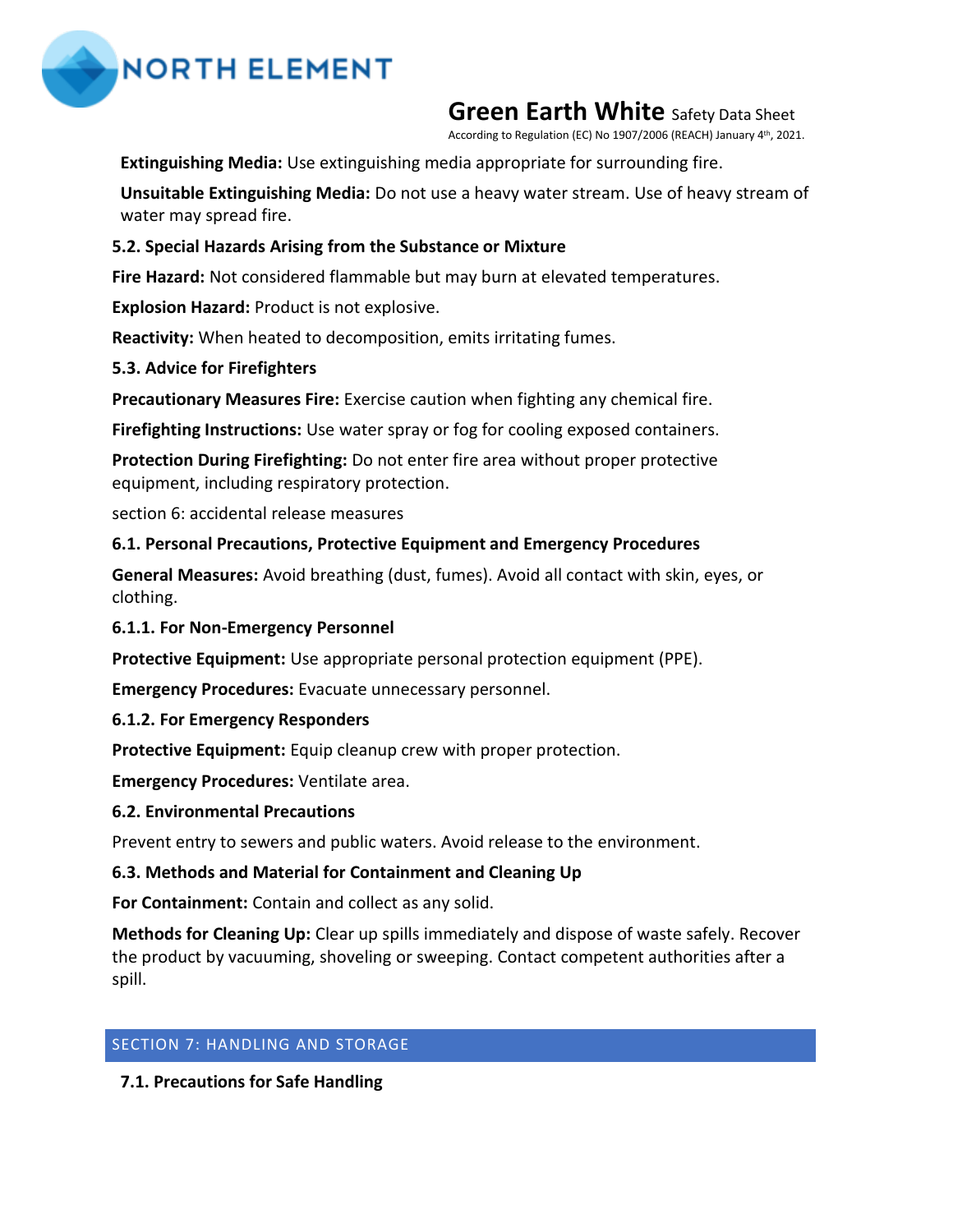

According to Regulation (EC) No 1907/2006 (REACH) January 4<sup>th</sup>, 2021.

# **Additional Hazards When Processed:** When heated to decomposition, emits irritating

fumes.

Contact with water causes an exothermic heat reaction, which may cause significant

temperature rise.

**Precautions for Safe Handling:** Do not breathe vapors.

# **7.2. Conditions for Safe Storage, Including Any Incompatibilities**

**Technical Measures:** Comply with applicable regulations.

**Storage Conditions:** Store in a dry, cool and well-ventilated place. Keep container closed when not in use.

**7.3. Specific End Use(s)** Melting Ice & Snow

# SECTION 8: EXPOSURE CONTROLS/PERSONAL PROTECTION

## **8.1. Control Parameters**

No Occupational Exposure Limits (OELs) have been established for this product or its chemical components.

# **8.2. Exposure Controls**

Appropriate Engineering Controls: Emergency eye wash fountains and safety showers should be available in the immediate vicinity of any potential exposure. Ensure all national/local regulations are observed. Ensure adequate ventilation, especially in confined areas.

Personal Protective Equipment: Protective goggles, clothing and gloves



**Materials for Protective Cloth[ing:](http://www.flickr.com/photos/devnull/189017925/)** Chemicall[y resistant](https://commons.wikimedia.org/wiki/File:DIN_4844-2_D-M007.svg) material[s and](https://creativecommons.org/licenses/by-sa/3.0/) fabrics.

- **Hand Protection:** Wear ch[emically re](https://creativecommons.org/licenses/by-nc-sa/2.0/)sistan[t prot](https://creativecommons.org/licenses/by-sa/3.0/)ective gloves.
- **Eye Protection:** Chemical goggles or face shield.

# SECTION 9: PHYSICAL AND CHEMICAL PROPERTIES

**9.1. Information on Basic Physical and** 

: Solid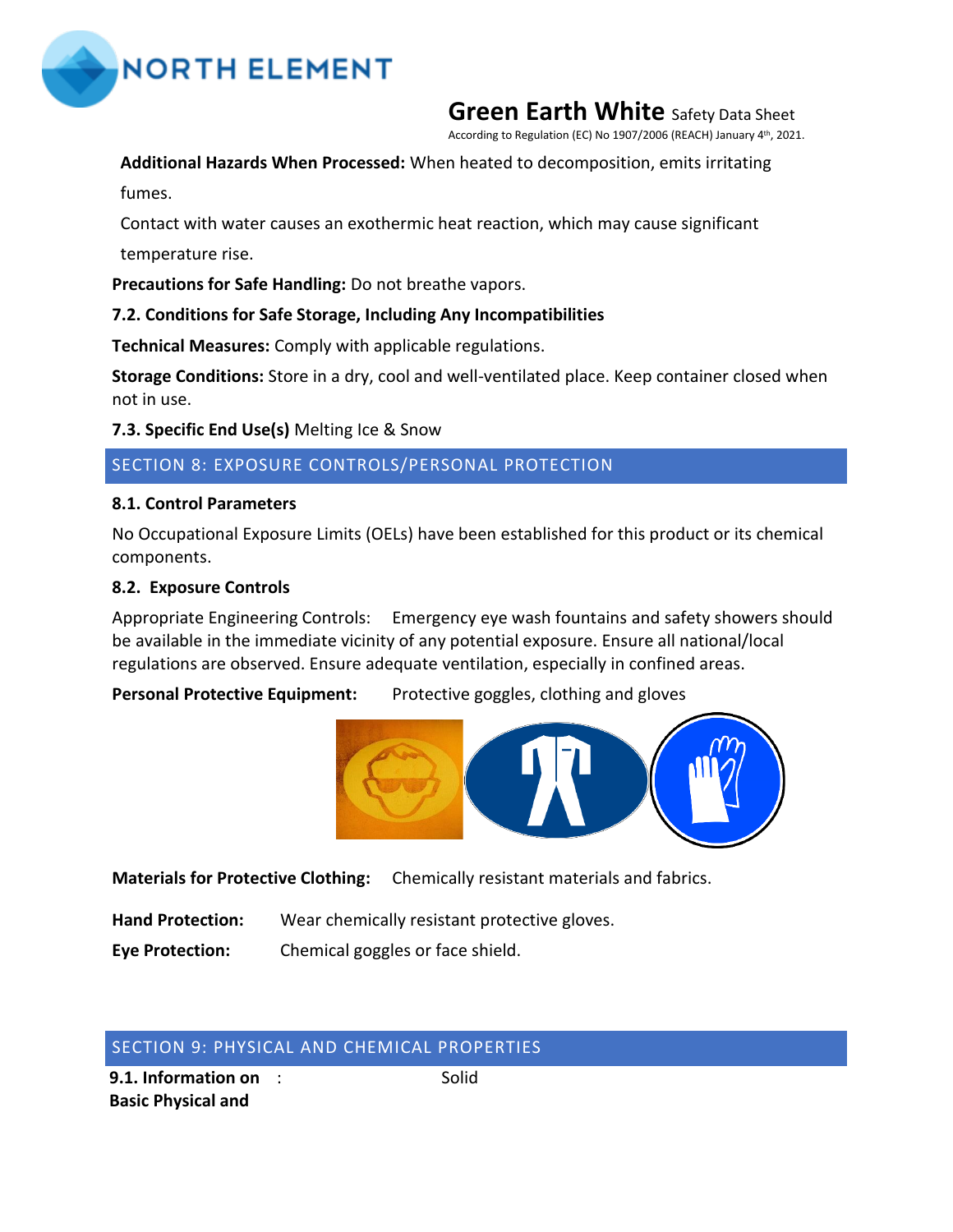

| <b>Chemical</b>            |                |                     |
|----------------------------|----------------|---------------------|
| <b>Properties Physical</b> |                |                     |
| <b>State</b>               |                |                     |
| Appearance                 |                | White               |
|                            |                | granules/pellets    |
| Odor                       |                | <b>Minimal Odor</b> |
| <b>Odor Threshold</b>      |                | No data available   |
| pH                         |                | No data available   |
| <b>Evaporation rate</b>    |                | No data available   |
| <b>Melting Point</b>       |                | $-20^{\circ}$ C     |
| <b>Freezing Point</b>      |                | No data available   |
| <b>Boiling Point</b>       |                | 106°C               |
| <b>Flash Point</b>         |                | No data available   |
| Auto-ignition              |                | No data available   |
| <b>Temperature</b>         |                |                     |
| Decomposition              | $\ddot{\cdot}$ | No data available   |
| <b>Temperature</b>         |                |                     |
| <b>Flammability</b>        |                | No data available   |
| (solid, gas)               |                |                     |
| <b>Vapor Pressure</b>      |                | 14mm Hg @ 20C       |
| <b>Relative Vapor</b>      |                | No data available   |
| Density at 20 °C           |                |                     |
| <b>Relative Density</b>    |                | No data available   |
| <b>Bulk Density</b>        |                | 1009                |
| <b>Solubility</b>          |                | 26% @ 20°C          |
| <b>Partition</b>           |                | No data available   |
| coefficient: n-            |                |                     |
| octanol/water              |                |                     |
| <b>Viscosity</b>           |                | No data available   |
|                            |                |                     |

According to Regulation (EC) No 1907/2006 (REACH) January 4<sup>th</sup>, 2021.

## SECTION 10: STABILITY AND REACTIVITY

**10.1 Reactivity:** When heated to decomposition, emits irritating fumes.

**10.2 Chemical Stability:** Stable under normal conditions.

**10.3 Possibility of Hazardous Reactions:** Hazardous polymerization will not occur.

SECTION 11: TOXICOLOGICAL INFORMATION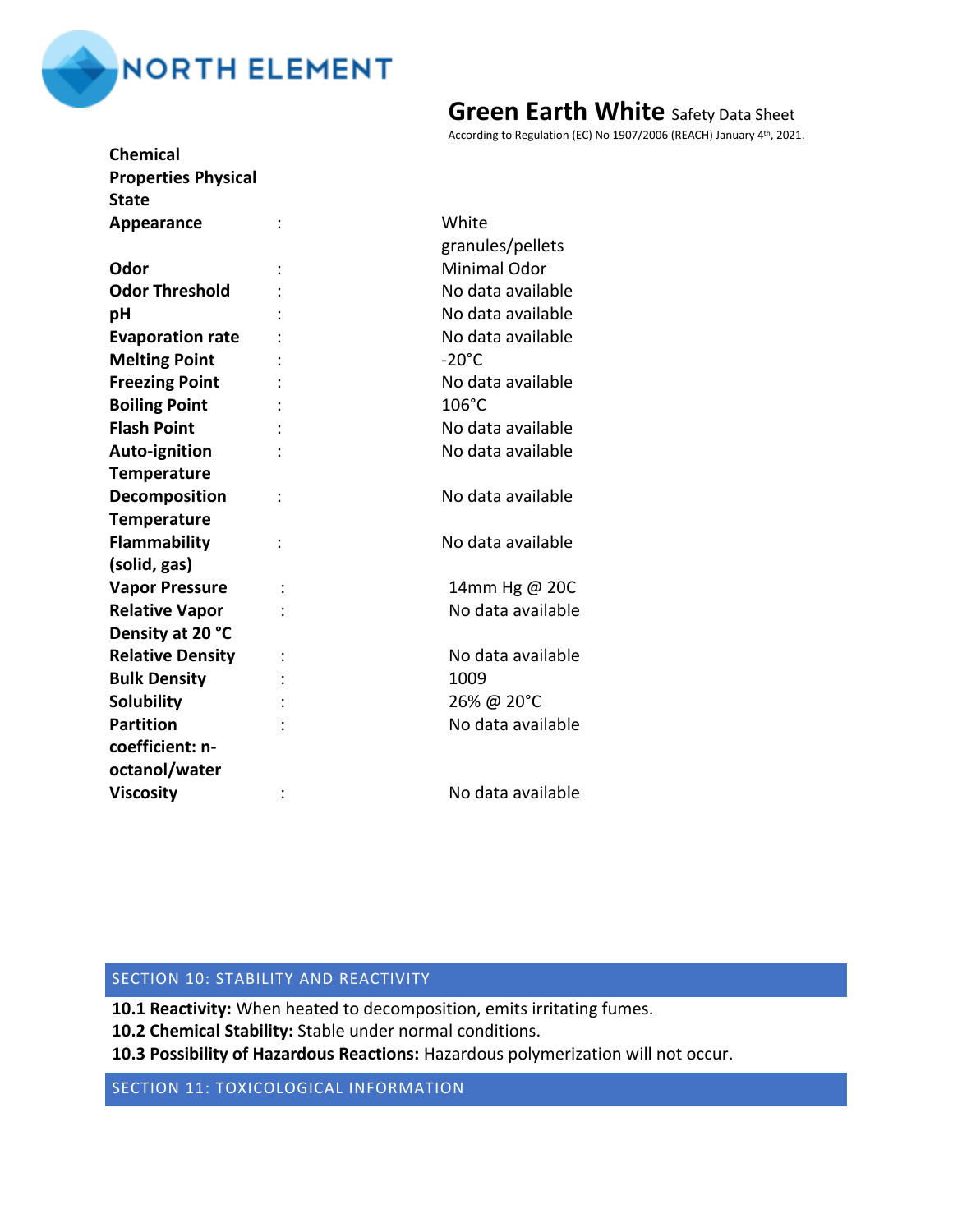

According to Regulation (EC) No 1907/2006 (REACH) January 4<sup>th</sup>, 2021.

11.1. Information on Toxicological Effects

## Acute Toxicity: Not classified

| Sodium Chloride |        |
|-----------------|--------|
| LD50 Oral Rat   | 4gm/kg |

**Skin Corrosion/Irritation:** Not Classified

**Eye Damage/Irritation:** Can cause serious eye irritation

**Respiratory or skin Sensitization:** Not classified

**Symptoms/Injuries After Inhalation:** May cause respiratory irritation.

**Symptoms/Injuries After Skin Contact:** Skin contact with substantial amounts of dust may cause irritation.

**Symptoms/Injuries After Eye Contact:** Causes eye irritation.

SECTION 12: DISPOSAL CONSIDERATIONS

12.1. Waste treatment methods

**Waste Disposal Recommendations:** Dispose of waste material in accordance with all local, regional, national, and international regulations.

SECTION 13: ADDITIONAL INFORMATION

This product has a WHMIS classification of D2B

THIS MATERIAL SAFETY DATA SHEET IS OFFERED SOLELY FOR YOUR INFORMATION, CONSIDERATION AND INVESTIGATION.